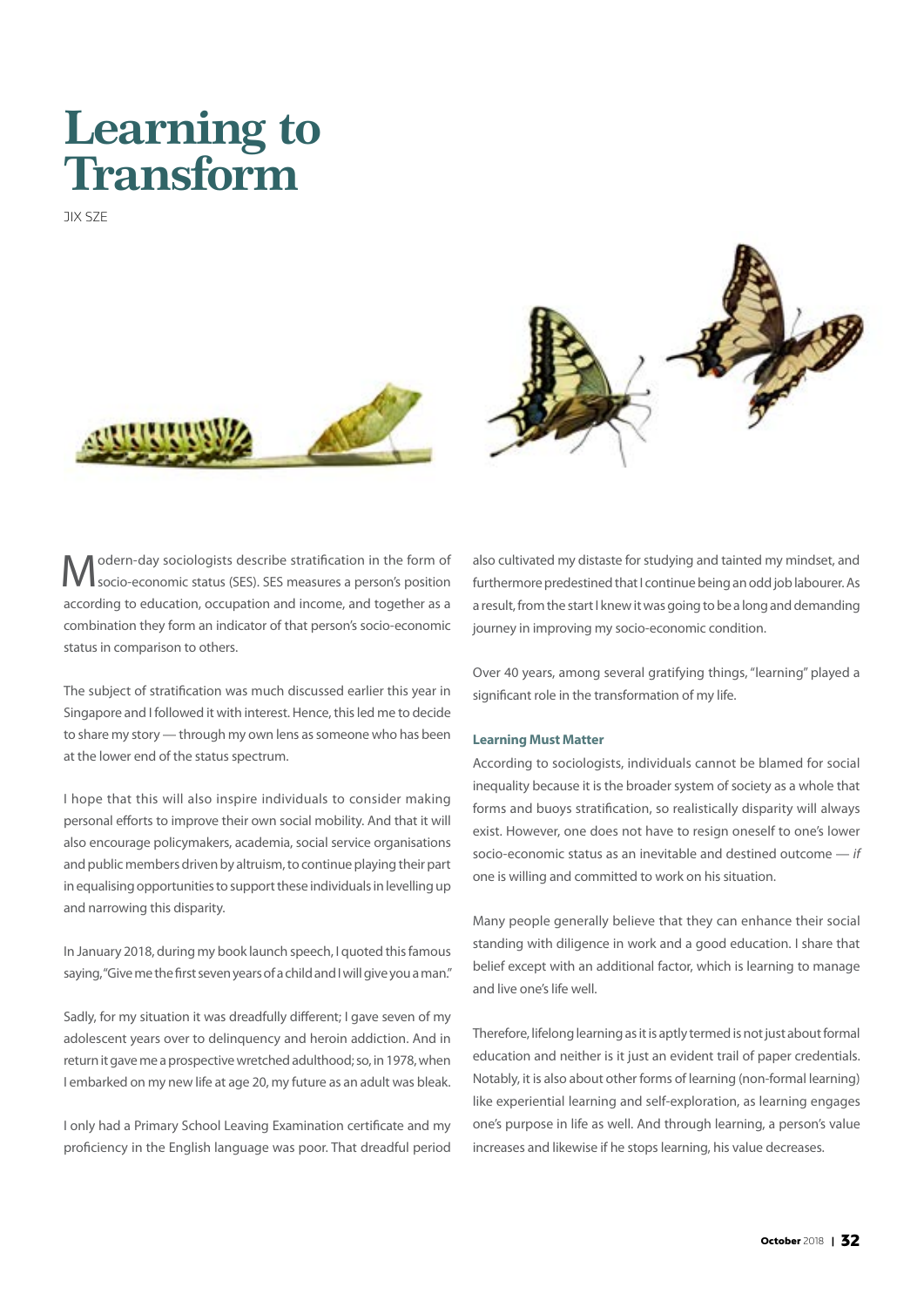The landscape of this 21st century's fluid and dynamic economy makes situations more challenging and demanding so that learning becomes even more important and consequently, *learning must matter* to an individual. And many things do matter in one's life.

The learning I knew in 1978 had that simple consideration: learning must matter for it to be relevant to whatever I do if I want to achieve success in life. With that in mind, I set out on a learning and development journey. There were three obvious, immediate aspects that mattered and required learning and development.

### **English Language Significance**

One aspect was the English language. Being at the bottom rung of society, it was easy for me to perceive language as an indicator that distinguished the different levels of social status and prestige. Back then, it was fast becoming essential when finding jobs and establishing a career. In daily communication, it helped me to achieve better interaction and integration with the rest of society.

However, most tellingly, it played a critical role in my acquiring of knowledge; without it I would not comprehend any of my learning for self-empowerment. Being able to learn and gather knowledge is fundamental as it equips me to discern and explain my own situations and challenges so that I can deal with them.

#### **Dealing With Change**

The second aspect was dealing with change. While I was willing in spirit, I was not convinced of my resilience. There was a worrying lack of confidence in my own capacity and capabilities to respond and perform under pressure and in the face of challenges. That trepidation was like a cliff-hanger; fearing I would relapse into my past, yet hoping that I would "bounce back" and even thrive in spite of the odds and demanding situations in my new life. Why that premonition? Perhaps I was feeling like an underdog in society.

Fortunately, I acknowledged the need to learn to accept change. I learned that I could neither change the world around me, nor have people change to meet my expectations. I can only change what can be changed and accept what cannot be changed. Over time, I became convinced that with change comes learning and growth and I began appreciating it as part of living, reducing one's disadvantage and progressing in life. By my experience, the finest strategy in change is changing oneself first.

"By my experience, the finest strategy in change is changing oneself first."